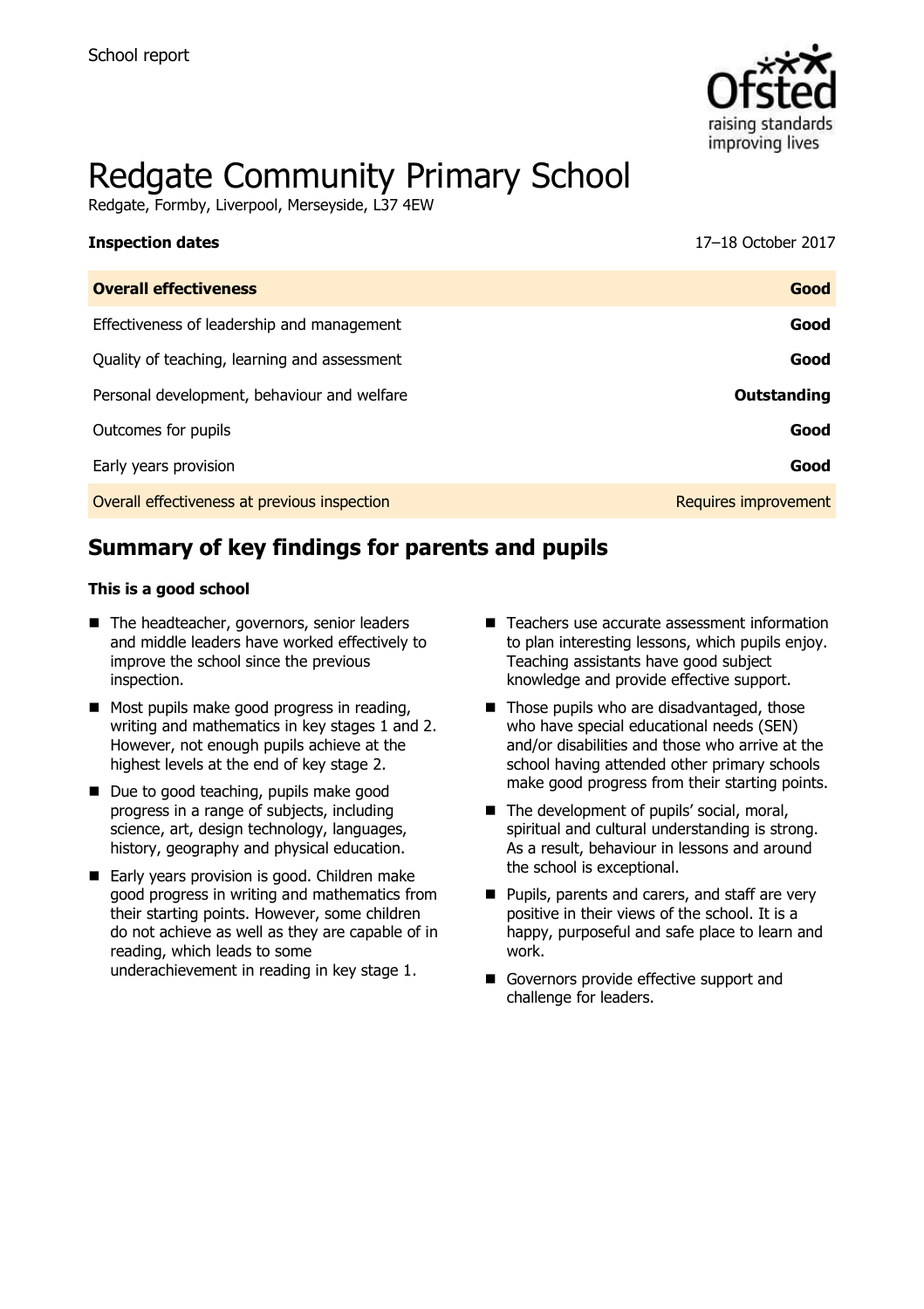

# **Full report**

#### **What does the school need to do to improve further?**

- Enable more pupils to achieve the higher standards in reading, writing and mathematics at the end of each key stage by ensuring that challenging targets for what pupils can achieve are set for even more pupils.
- **Provide more opportunities for younger pupils, including children in the early years, to** practise and develop their reading skills, so that more pupils meet and exceed expectations by the end of key stage 1.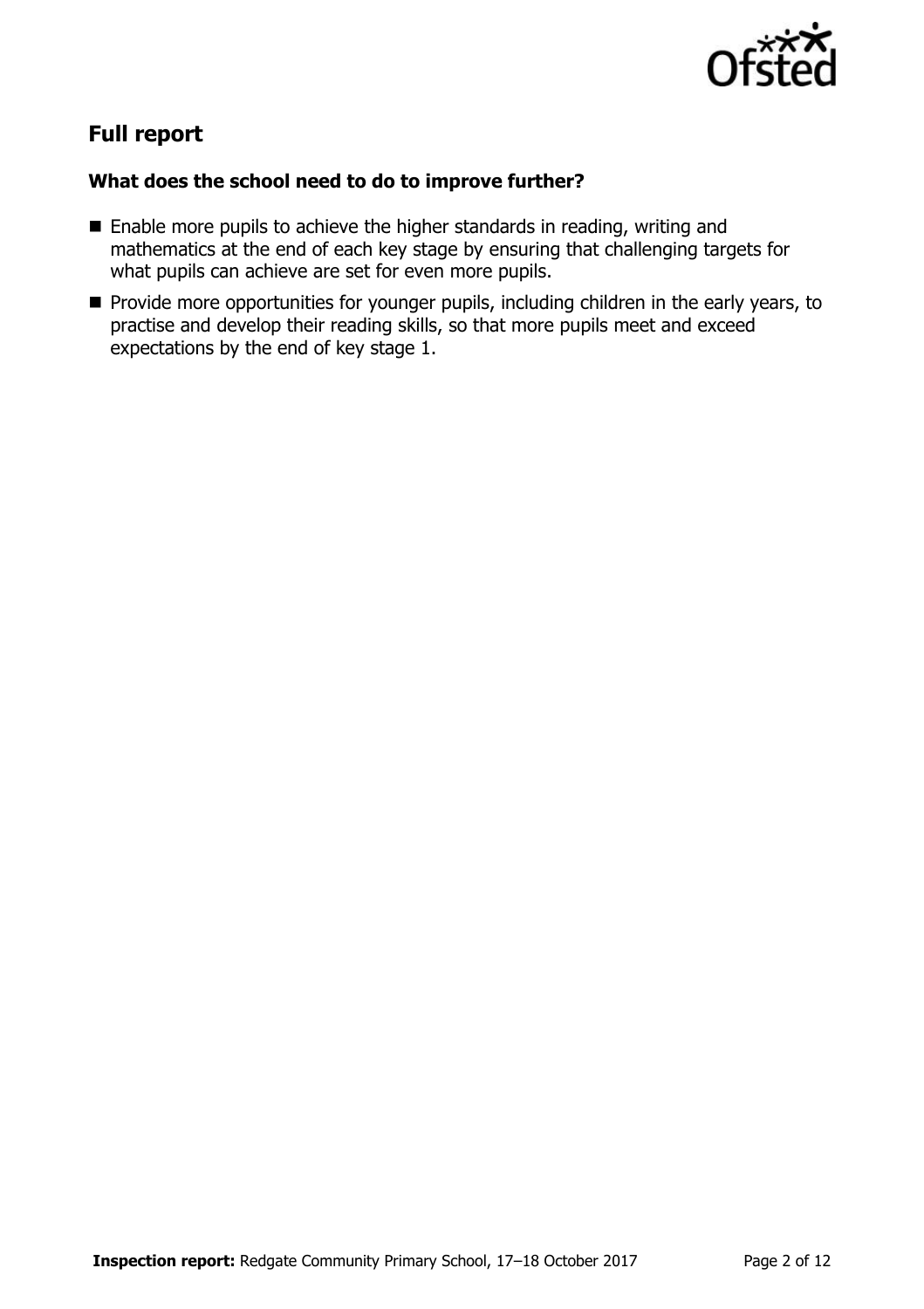

# **Inspection judgements**

#### **Effectiveness of leadership and management Good**

- The headteacher, governors, senior and middle leaders have systematically addressed issues and created a 'can do, no excuse' culture at the school. Morale is high; relationships are strong as reflected in the way all staff work as a team and do their best to support all pupils. As a result, the school has improved considerably since the previous inspection.
- Leaders have precise views of the school's priorities and effectiveness. They have put in place clear plans for improvement and seen them through to completion. The quality of teaching, learning and assessment has improved and pupils are making better progress.
- Parents, pupils and staff share very positive views of the school and are confident in its leadership. A culture of improvement and development for all pervades the school. One parent spoke for many by saying: 'My son thrives at this school. As a mum, I know I have picked the best school for him.'
- The school has a culture of shared leadership and learning for all. Teachers spoke of how closely matched their own professional development is to pupils' performance. The school benefits from opportunities to see and share best practice in other schools. As a result, more teaching is consistently good over time.
- $\blacksquare$  Middle leaders play a key role in the school's monitoring of the quality of teaching, learning and assessment. As they described: 'There is no gap between senior and middle leaders. We are all responsible for improving teaching and outcomes for pupils.'
- Although the quality of teaching, learning and assessment and pupils' outcomes have improved, not enough pupils achieve the highest standards in reading, writing and mathematics by the end of key 2. Furthermore, more children in the early years and pupils at key stage 1 do not have enough high-quality opportunities to practise and apply their reading skills.
- **Pupils learn and apply their skills in a wide range of interesting subjects and topics,** which meets the needs of almost all pupils, including those pupils who have SEN and/or disabilities. Pupils take advantage of the high-quality outdoors environment and participate in many extended curricular opportunities.
- Over the past two years, Redgate Community Primary School has seen a significant increase in pupils arriving part way through their primary education. The school has welcomed these pupils and ensured that they have the best possible opportunity to integrate and succeed.
- The school's use of pupil premium funding to support disadvantaged pupils is becoming more effective in making sure that these pupils make good progress and that the difference between their attainment and that of others nationally is diminishing.
- The school provides innovative support for pupils who have SEN and/or disabilities. The small amount of additional funding the school receives is used very effectively so that these pupils achieve their best.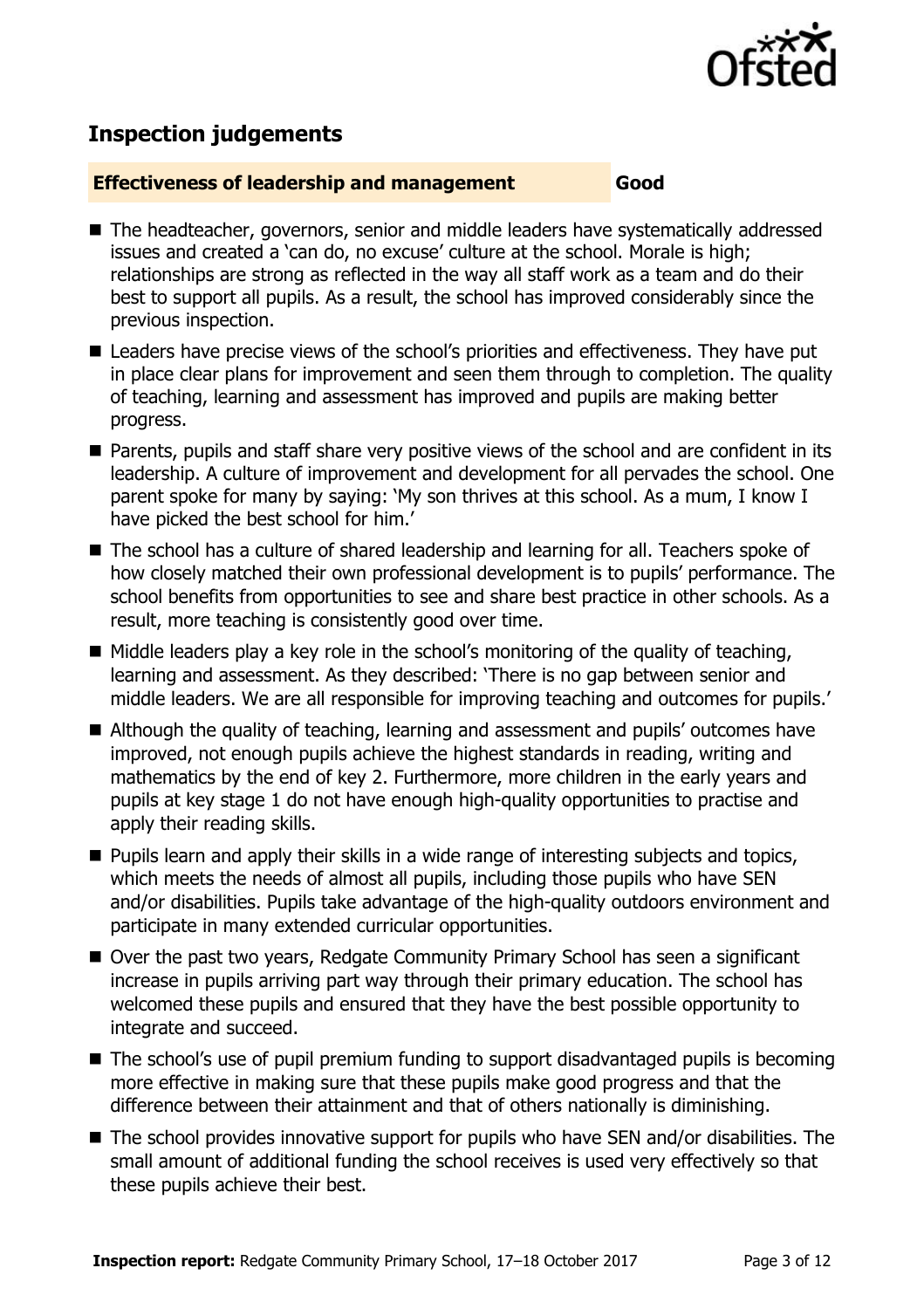

- $\blacksquare$  The use of the primary physical education (PE) and sport premium is particularly effective. Local specialists work with the teachers to deliver their own high-quality PE lessons. Pupils compete regularly in inter-school sports activities, which effectively stimulate and enhance their learning.
- The school provides many opportunities for spiritual, moral, social and cultural development. As an example, Diwali Day was celebrated during this inspection and inspectors saw older pupils supporting younger pupils with their reading. Pupils' awareness of the fundamental British values is good.

#### **Governance of the school**

- Since the previous inspection, governors have increased their skills in understanding and challenging the information they are provided with by school leaders. As a consequence, they are sharper in holding leaders to account and effectively supporting the school's journey of improvement. They have an accurate view of the school's priorities and are clear about their roles and responsibilities.
- Governors ensure that the pupil premium funding is now more effective in improving pupils' achievement. They have responded well to a pupil premium review, regularly assess how well resources are used and challenge when activities are not having a positive impact.

### **Safeguarding**

- The arrangements for safeguarding are effective.
- $\blacksquare$  The school provides thorough safeguarding support for pupils and their families, particularly for those families who have vulnerable children and those families whose children have attended more than one primary school. Staff in charge of safeguarding respond quickly and take timely action when needed.
- There is a strong culture of safeguarding in the school. Staff understand their role in making sure that everyone stays safe. The school's curriculum ensures that many opportunities exist for pupils to develop their understanding of safeguarding. Pupils have a strong awareness of how to keep themselves safe.
- **Parents are very happy with the way that their children are cared for at school. The** school works well with parents and a sense of trust is in place in the community.
- Staff and governors have good knowledge of safeguarding procedures and positive relationships promote a safe culture in the school.

#### **Quality of teaching, learning and assessment Good**

■ Teachers and leaders work together well to improve the quality of teaching and the use of assessment. Checking and monitoring procedures precisely inform the offer of continued professional development for teachers, and pupil progress meetings are supported by accurate pupil performance information. Teachers use this assessment information well to plan consistently good lessons which interest pupils and meet their needs. Pupils, including those who are disadvantaged, have SEN and/or disabilities or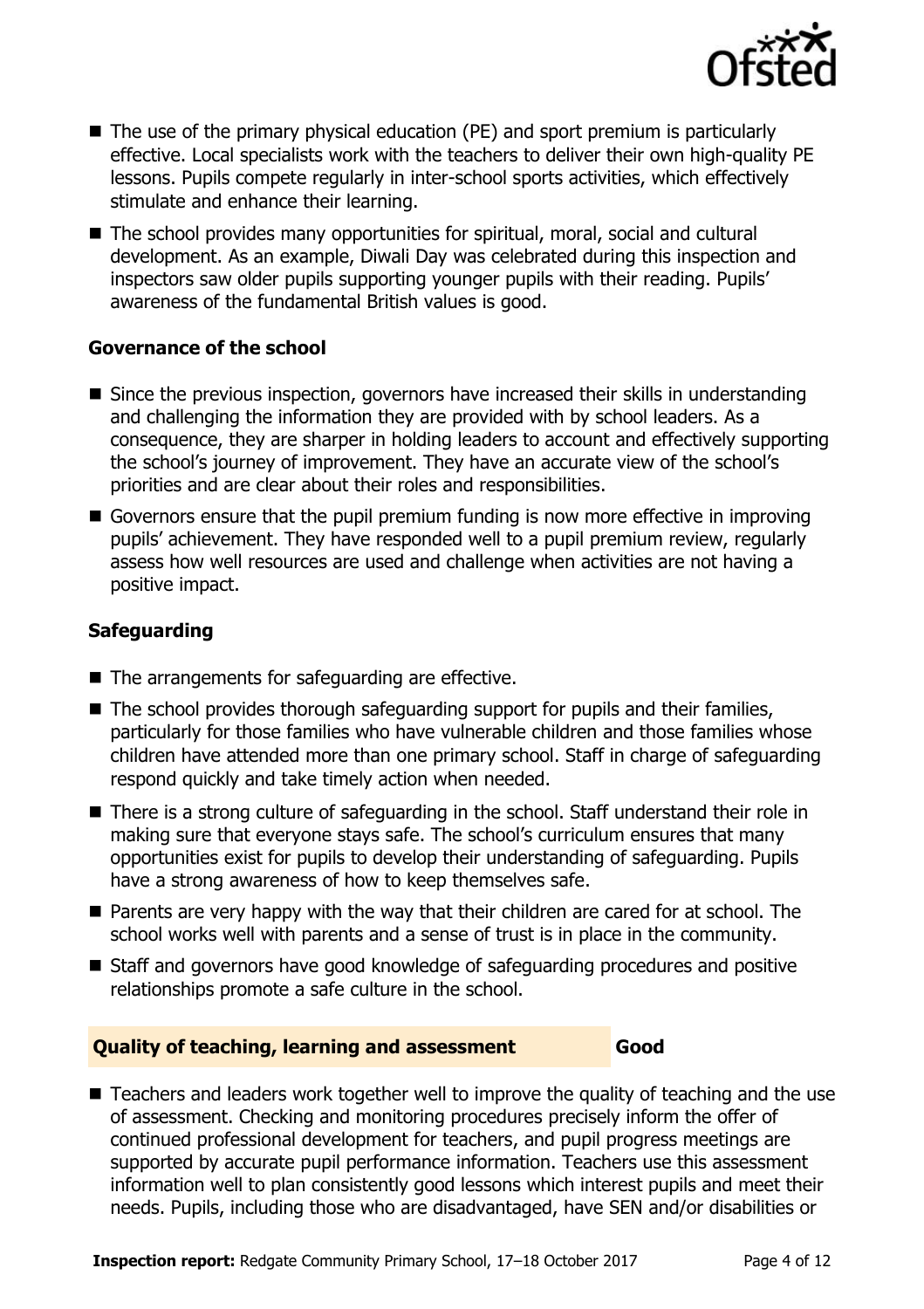

are admitted late to the school, are making good progress.

- Improved teaching means that almost all pupils are making good progress in their learning across a wide range of subjects. However, not enough pupils achieve at the highest levels by the end of key stage 2 in reading, writing and mathematics.
- Teachers demonstrate that they have good subject knowledge across a wide range of subjects. They have increasing expectations of what pupils can achieve and help pupils develop a sense of pride in their work.
- Very strong relationships exist between pupils and adults in school. Pupils are confident; they are enthusiastic in their lessons and have positive attitudes to learning. Pupils told inspectors that they enjoy their learning in all subjects and that learning was interesting. As an example, a teacher arranged for a local sports personality to produce a video for pupils as a resource to support their learning about descriptive writing.
- **Pupils have many opportunities to apply their thinking in a wide range of subjects and** scenarios. For example, in a PE lesson, pupils learned how to dance and move to reflect the whole school's 'Iron Man' topic. In a mathematics lesson, pupils grappled with concepts and formulae to find the correct answers to challenging questions, ably supported by a teaching assistant.
- Year 6 pupils are well prepared for secondary education. Pupils spoke about how they like the challenge of completing some work similar to that found in secondary school and thrived on the challenge of working together to solve problems.
- Younger pupils lack confidence in reading and do not have enough opportunities to develop their reading skills in lessons. The school has become more innovative in encouraging pupils and parents to read at home for pleasure. Teachers actively use social media, competitions and events to build parents' confidence in supporting their children to read.
- Teaching assistants have strong subject knowledge and make a good contribution to pupils' progress. As with all adults in school, they have good relationships with all pupils.

#### **Personal development, behaviour and welfare <b>COULTS** Outstanding

#### **Personal development and welfare**

- The school's work to promote pupils' personal development and welfare is outstanding.
- **Pupils are very confident when speaking with adults. They were very keen to engage in** conversation with inspectors to tell them how much they enjoyed coming to this school to learn.
- The school is a welcoming place for everyone where respect for all is important. Consequently, pupils from different backgrounds and those who arrive at school having previously attended other primary schools settle quickly.
- The school's broad and interesting curriculum enables pupils to learn in depth about how to keep themselves and others safe. Incidents of bullying are almost non-existent, confirmed by the school's own records. However, pupils are confident that the school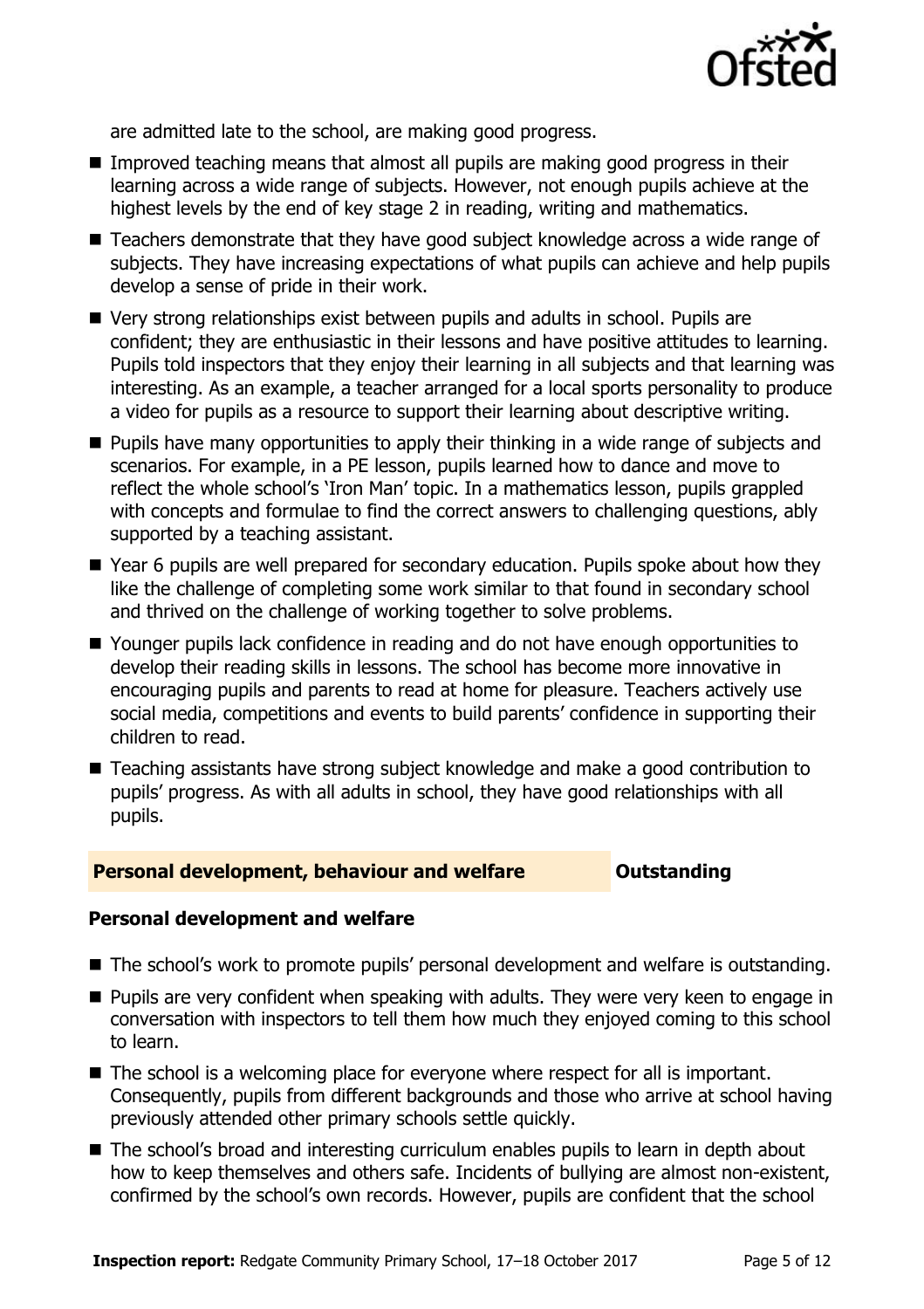

would deal with any incidents quickly.

- $\blacksquare$  Pupils have a strong awareness of the world around them, including the way others live and learn. The school celebrates other cultures through displays, assemblies and the very many additional activities, which pupils enjoy.
- **Pupils are very proud of their school and this sense of pride has a direct and positive** impact on their learning and progress. For pupils who need additional learning or other support, the school provides focused assistance, group work or catch-up support. As a result, few fall behind.
- **Pupils are respectful, interested and tolerant of the views of others. During this** inspection, it was apparent that all pupils get on well together and take responsibility in making sure others are happy and safe. Because of pupils' strong personal development, the school is a very harmonious and happy place.

#### **Behaviour**

- The behaviour of pupils is outstanding.
- **Pupils'** conduct in lessons and around the school is exemplary. Inspectors saw no poor behaviour in any lessons or around school. Pupils are happy to share their views and look to engage in conversation.
- In lessons, pupils are interested and engaged quickly because lessons are well planned. Relationships between adults and pupils are very strong and simple routines are well established. Pupils are really keen to do their best and succeed.
- $\blacksquare$  Pupils move around the school sensibly and independently. As an example, Year 6 reading buddies take full responsibility for planning their time, collecting younger pupils and then returning them following their reading sessions, all without guidance from adults. At playtimes and lunchtimes, pupils are calm and return without any fuss to classrooms ready to learn.
- Attendance has improved significantly over the last two vears, including for those pupils who are disadvantaged. Attendance is now better than the national average. The number of pupils persistently absent has reduced. This is because of the school's detailed work with pupils and their families to highlight the negative impact of poor attendance on pupils' learning.

#### **Outcomes for pupils Good**

- The large majority of pupils make good progress across the school in a wide range of subjects.
- In 2017, most Year 1 pupils met the standard expected for their age in the phonics screening check. The school's latest assessment information shows that an even higher proportion of pupils are currently making good progress in their acquisition of phonics. This is also the case for the pupils, in Year 2, who are due to retake the phonic screening check in 2018.
- In Years 1 and 2, teachers sustain the good start made in Reception so that, by the end of key stage 1, pupils have continued to make good progress. In 2017, provisional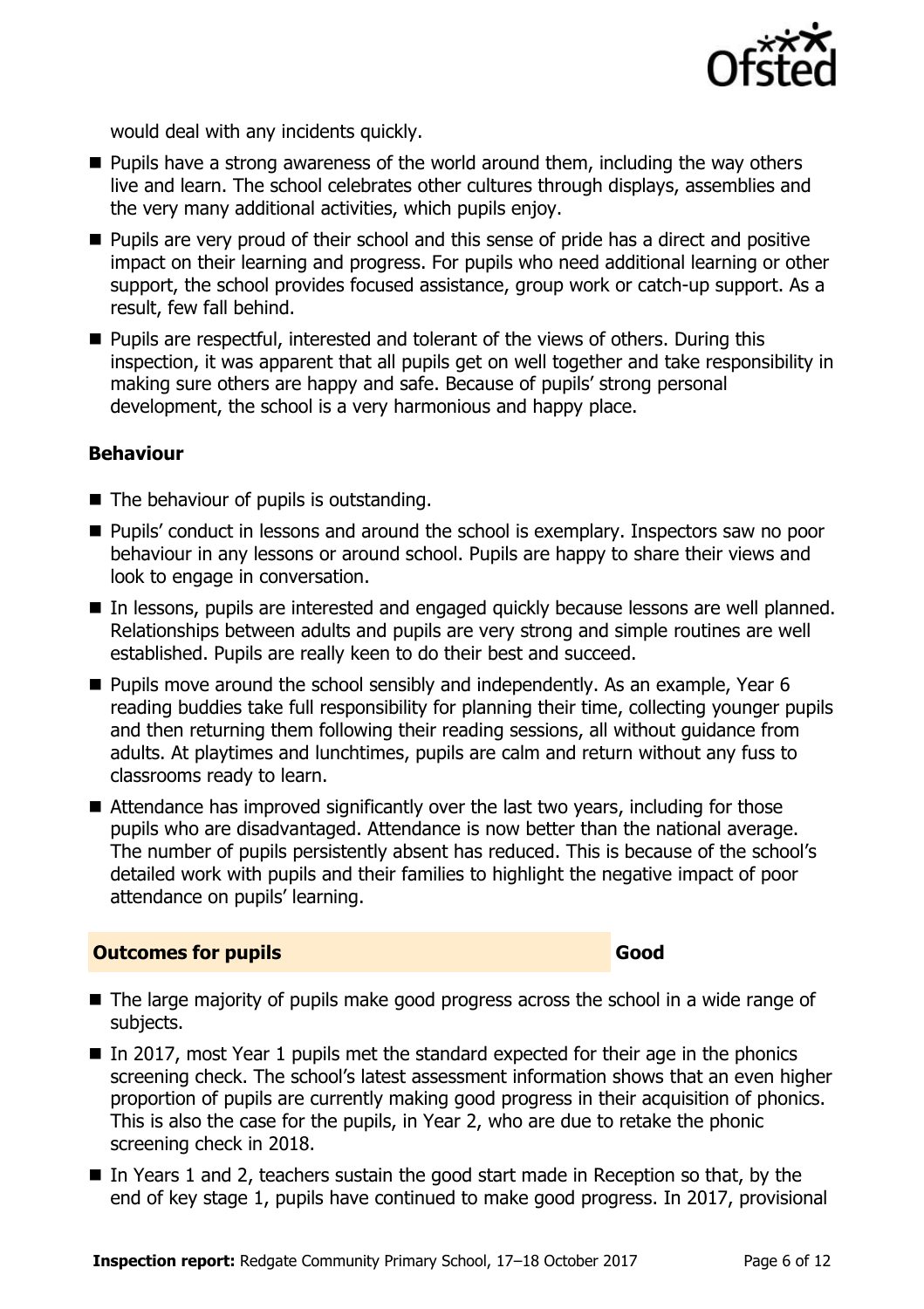

results show that the proportions reaching the expected standard in writing and mathematics were in line with the national average. However, in reading, some pupils did not meet the expected standard.

- Across the school, a number of pupils arrive part way through their primary education. These pupils integrate well and make good progress from their starting points.
- **Provisional results at the end of key stage 2 in 2017 were above the national average** for combined reading, writing and mathematics. The school's own assessment information shows that, because of consistently good teaching, pupils are making good progress in a range of other subjects. However, at the end of key stage 2, not enough pupils achieve at the higher standards in reading, writing and mathematics.
- The teaching and development of reading is mostly good across the school. There are clear approaches to encouraging reading in school and at home. Pupils said that they thoroughly enjoy reading and are enthusiastic about the books they have read, which inspire their learning. However, some pupils in Years 1 and 2 are not getting enough support to achieve expected standards by the end of key stage 1.
- $\blacksquare$  The school has worked hard to improve writing and most pupils are now making typically good progress for their age.
- $\blacksquare$  Most disadvantaged pupils, including those who are the most able, are now making good progress in reading, writing and mathematics and across the wider curriculum. They receive effective extra help that matches their individual needs and abilities.
- $\blacksquare$  Most pupils who have SEN and/or disabilities make good progress from their starting points. This is because their teachers deliver consistently good lessons and they have good catch-up support. The small number of pupils who speak English as an additional language achieve as well as their classmates.
- The majority of most-able pupils are making good progress overall and are working towards achieving above-age-related outcomes. This was confirmed when looking at pupils' work in books, which shows that most of the most able pupils make good progress because they are set challenging work. However, a small number are not achieving their potential in reaching the highest standards.

#### **Early years provision Good**

- The early years has improved since the previous inspection. It is a well-organised, fun place for children to learn and play. Children look forward to coming to school, settle well and are happy.
- Children make a good start to their education in the early years. By the time they finish their Reception Year, the proportion of children with a good level of development is in line with national figures.
- Leadership of the early years is strong. The early years leader has high expectations for all children and staff. She has a built a skilled and effective team who know how to give children the best start in education.
- The quality of teaching, learning and assessment in the early years is good. Adults provide a wide range of interesting activities, both inside classrooms and in the well-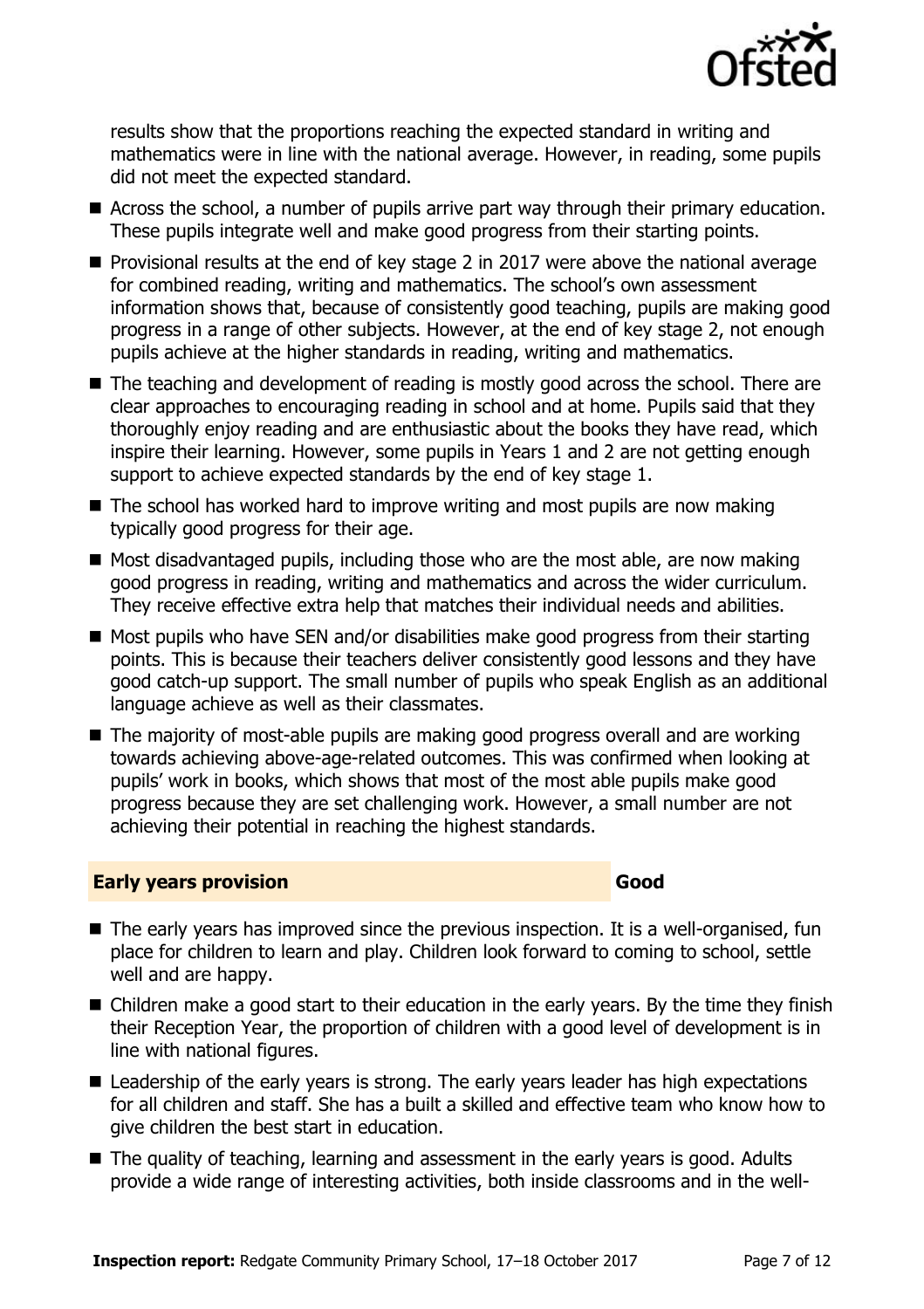

planned outdoor area. Children enjoy their learning environment and engage well.

- Children behave exceptionally well in the early years. They respond well to positive role models and develop good social and communication skills. Children's personal development is promoted effectively. Safeguarding is effective and children are safe and at ease.
- Children are very keen to learn. Staff ensure that there is a good balance between adult-led tasks and children's own choice of activity. Children enjoy writing and adults promote mathematics effectively. Children can identify numbers up to 10 and count effectively in a range of contexts.
- In early years, children are taught to use letters and sounds to help their reading and writing. Role-play areas are interesting places for children to develop their imagination and creative skills. Phonics is taught well and outcomes are improving. However, there are not enough opportunities for children to develop their reading skills.
- Staff have developed good relationships with parents. There are good opportunities for parents to come into school to discuss their children's progress.
- Children's books celebrate their learning. These, together with examples of children's writing, show the good progress children make from their starting points across each area of learning. By the time children leave Reception, they are well prepared for their transition into Year 1.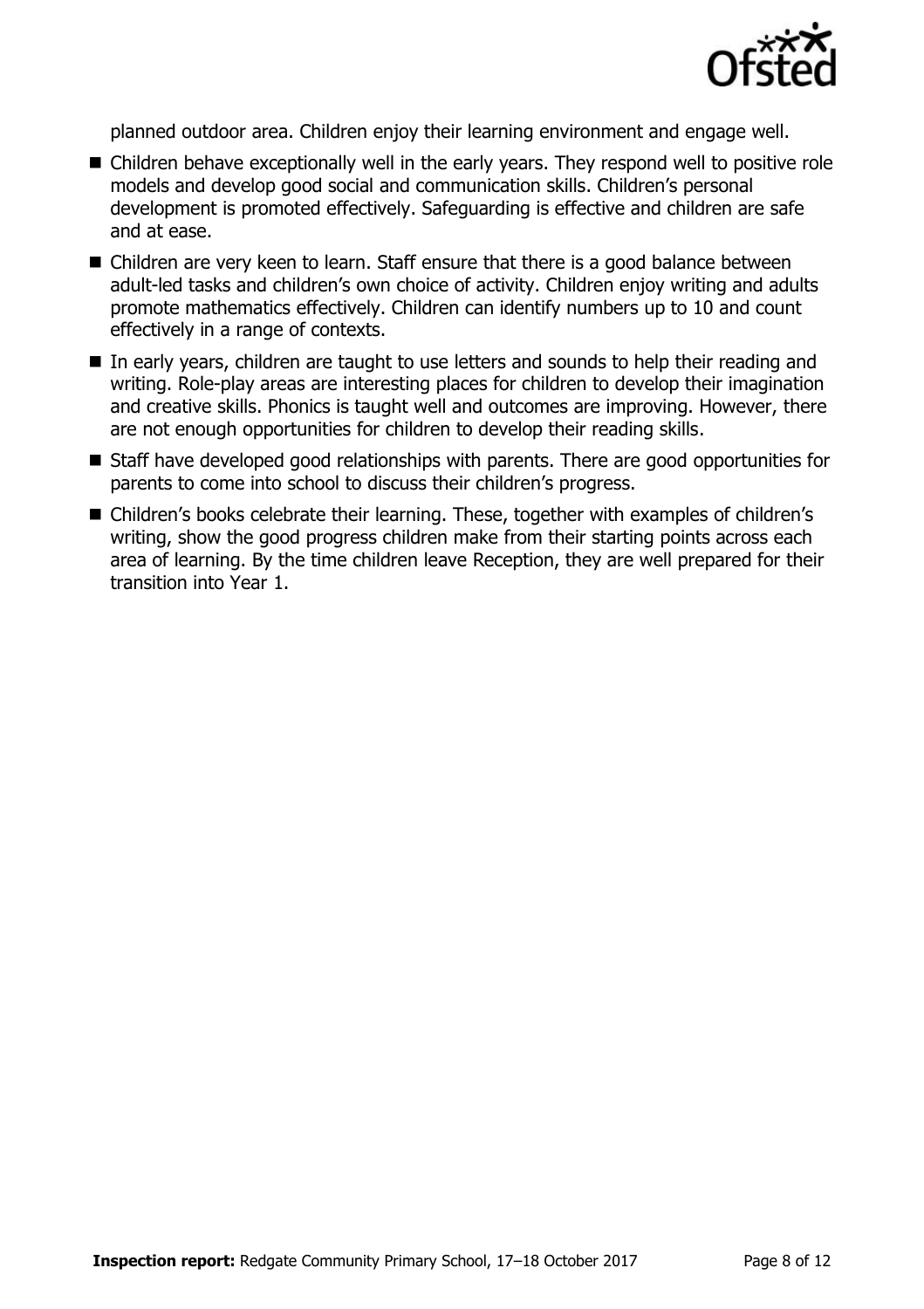

# **School details**

| Unique reference number | 104885   |
|-------------------------|----------|
| Local authority         | Sefton   |
| Inspection number       | 10036783 |

This inspection of the school was carried out under section 5 of the Education Act 2005.

| Type of school                      | Primary                             |
|-------------------------------------|-------------------------------------|
| School category                     | Maintained                          |
| Age range of pupils                 | $2$ to $11$                         |
| <b>Gender of pupils</b>             | Mixed                               |
| Number of pupils on the school roll | 169                                 |
| Appropriate authority               | The governing body                  |
| Chair                               | Mr Gary Mason                       |
| <b>Headteacher</b>                  | Mrs Suzanne Webb                    |
| Telephone number                    | 01704 385960                        |
| Website                             | www.redgateprimary.com              |
| <b>Email address</b>                | admin.redgate@schools.sefton.gov.uk |
| Date of previous inspection         | 6-7 October 2015                    |

#### **Information about this school**

- The school meets requirements on the publication of specified information on its website.
- The school is smaller than an average-sized primary school.
- Currently, the large majority of pupils are from White British families. There are growing numbers of pupils from a range of minority ethnic groups.
- The proportion of pupils who have SEN and/or disabilities is below average.
- The proportion of disadvantaged pupils who are eligible for the pupil premium is below average.
- Only a small number of pupils speak English as an additional language or are in the early stages of learning English.
- Growing numbers of pupils arrive at the school having started their primary education at other primary schools.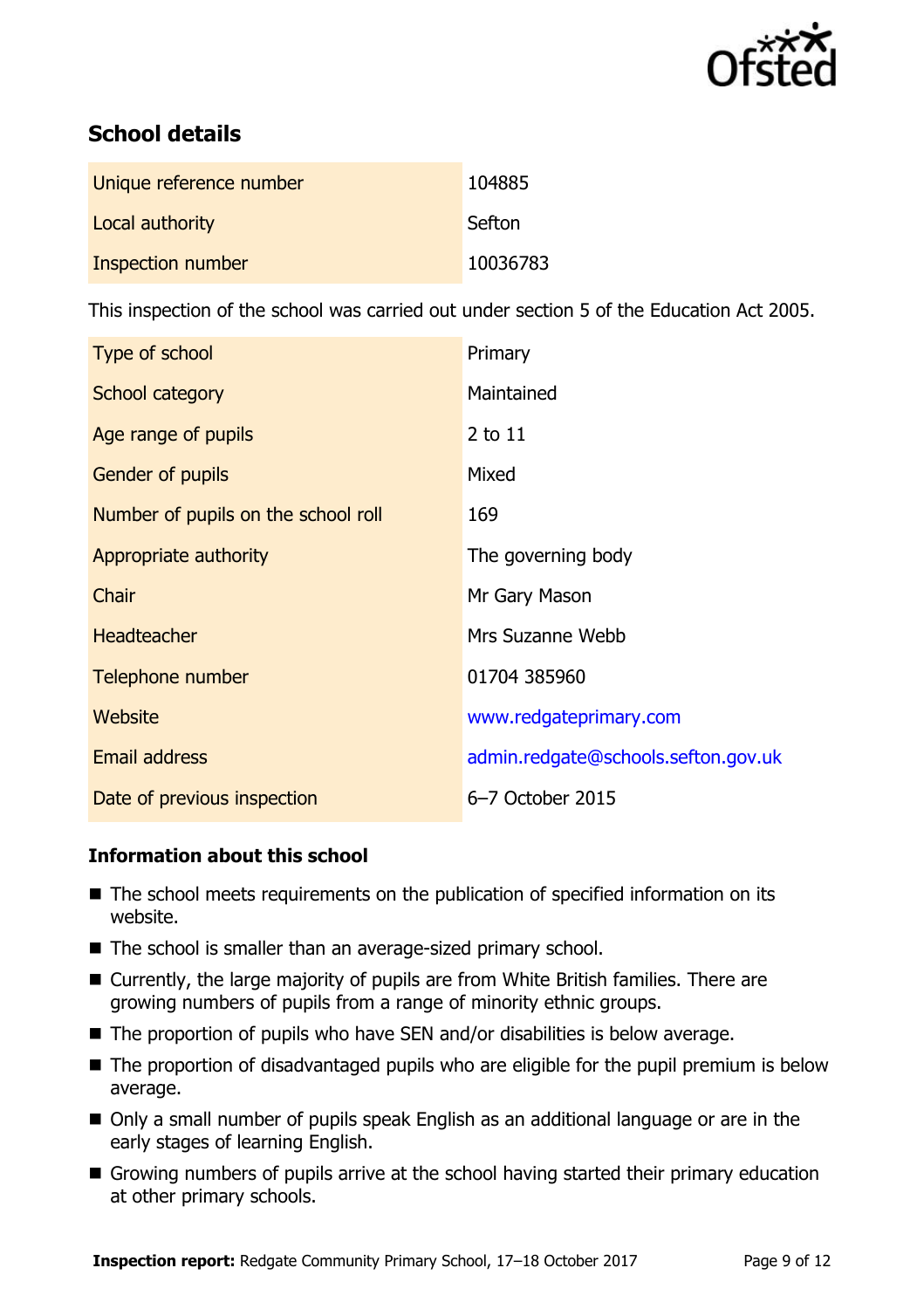

■ The school meets the government's current floor standards, which are the minimum expectations for pupils' attainment and progress by the end of Year 6.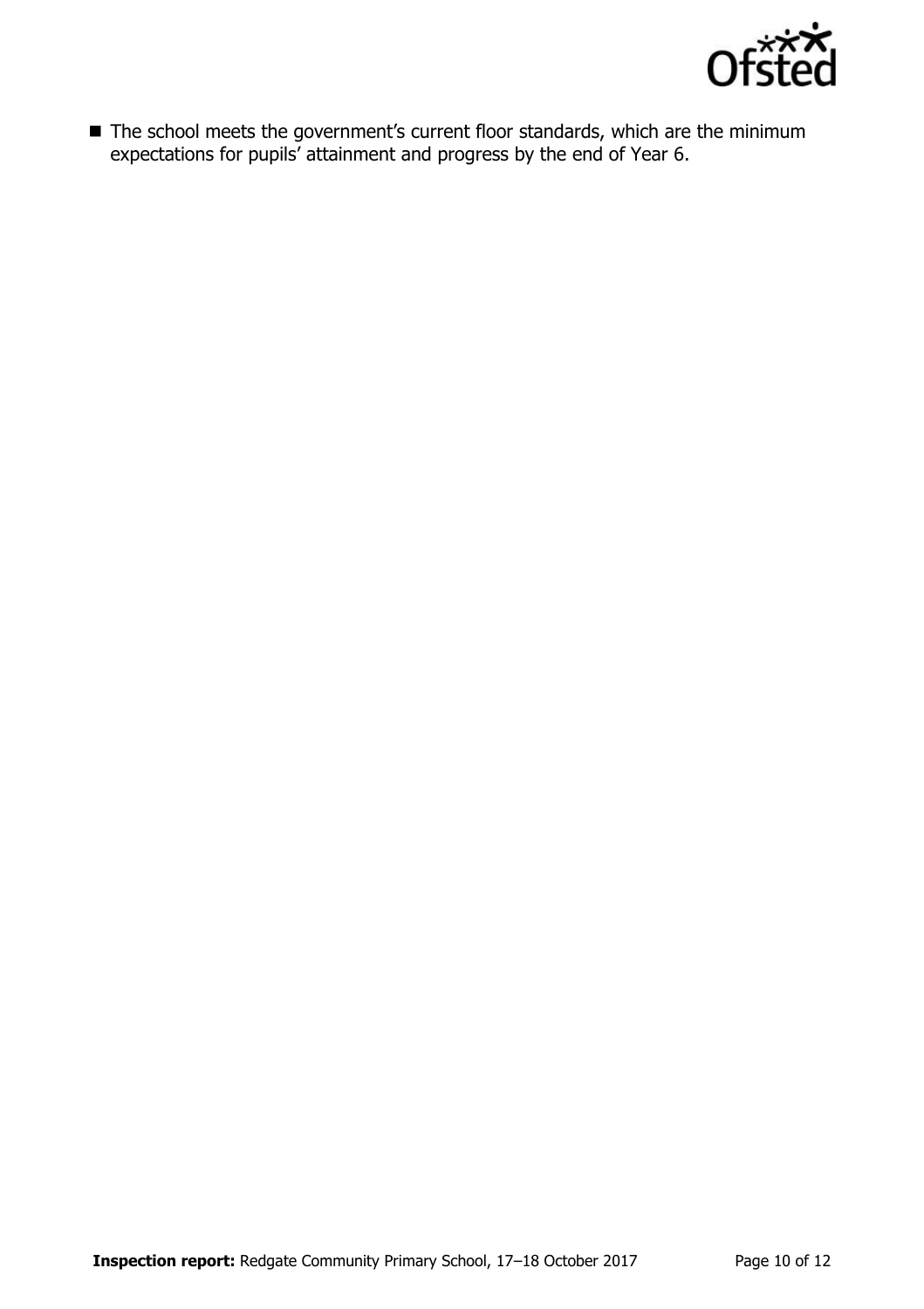

# **Information about this inspection**

- Inspectors observed learning in each class and during catch-up intervention. A joint lesson observation with a senior leader took place.
- A wide range of pupils' workbooks was looked at by inspectors throughout the inspection.
- Inspectors held meetings with the headteacher, deputy headteacher, subject leaders, the leader for SEN and/or disabilities, six governors (including the chair of the governing body) and a representative from the local authority.
- Inspectors spoke to pupils informally in class and around the school at break and lunchtimes to seek their views about the school.
- An inspector heard some pupils in Year 2 and Year 3 read.
- Inspectors scrutinised the school's website and a range of school documents, including assessment information, the school's own evaluation and safeguarding records.
- Inspectors considered the 53 responses to the online Parent View questionnaire, and the 62 free-text comments. They also spoke to some parents and visitors before school and at lunchtime.
- Inspectors took account of the 14 questionnaires completed by members of staff.

#### **Inspection team**

Gary Kelly, lead inspector **Cary Constant Constant Constant** Ofsted Inspector Iain Sim Ofsted Inspector